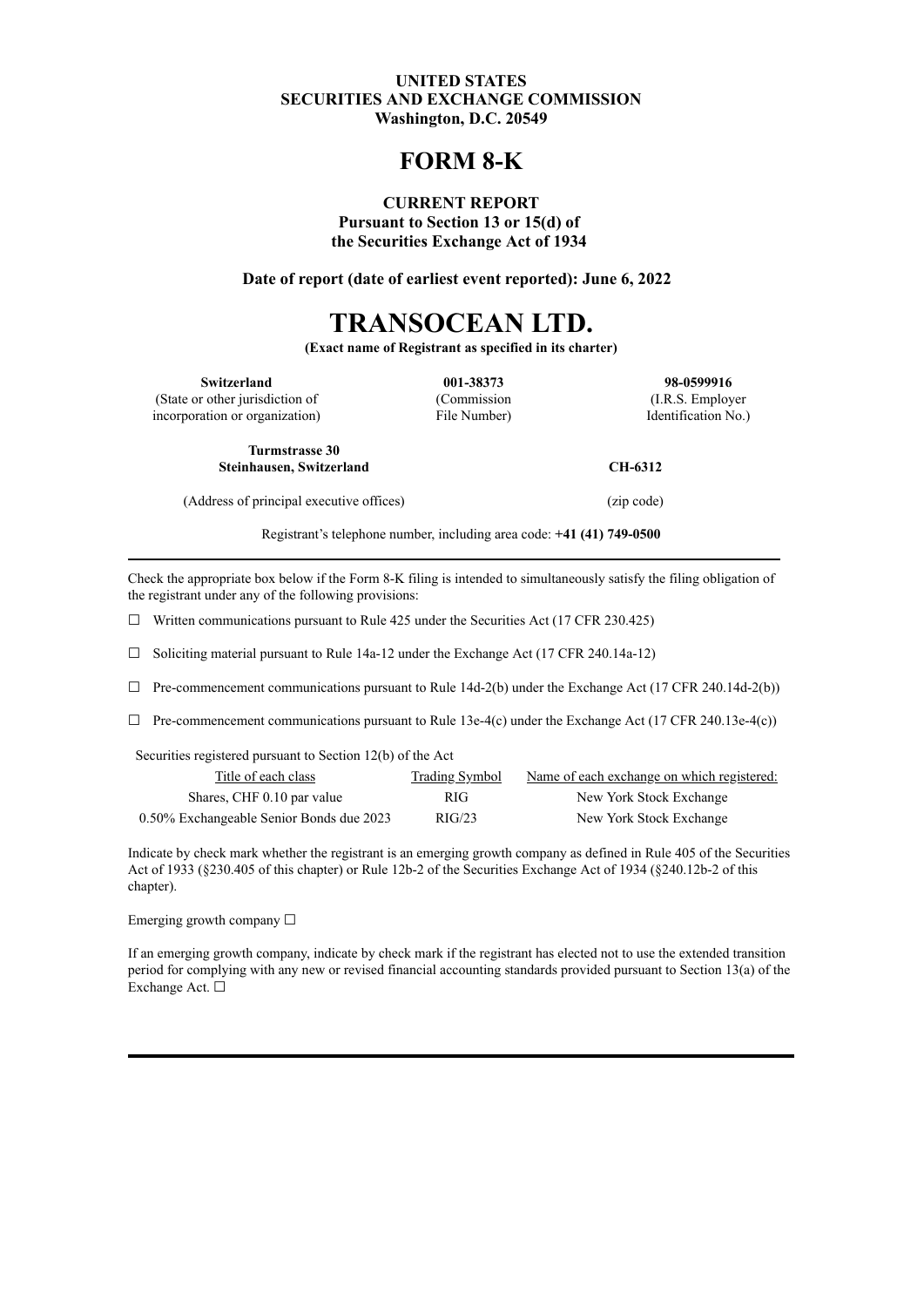## **Item 7.01 Regulation FD Disclosure**

Transocean Ltd. announced today that Equinor Energy AS has awarded an additional nine wells plus two, one-well options to the contract for the harsh environment semisubmersible *Transocean Spitsbergen* for work offshore Norway. The firm part of the contract extension, with an estimated backlog of \$181 million, is expected to begin in October 2023 and conclude in April 2025.

A copy of the press release announcing the contract extension for the *Transocean Spitsbergen* is incorporated by reference as [Exhibit 99.1](#page-3-0).

### **Item 9.01 Financial Statements and Exhibits**

(d) Exhibits.

| <b>Exhibit No.</b> | <b>Description</b>                                                                           |
|--------------------|----------------------------------------------------------------------------------------------|
|                    |                                                                                              |
| 99.1               | <b>Press Release Announcing Contract Extension for Transocean Spitsbergen</b>                |
| 101                | Interactive data files pursuant to Rule 405 of Regulation S-T formatted in Inline Extensible |
|                    | <b>Business Reporting Language</b>                                                           |
| 104                | Cover Page Interactive Data File (formatted as inline XBRL).                                 |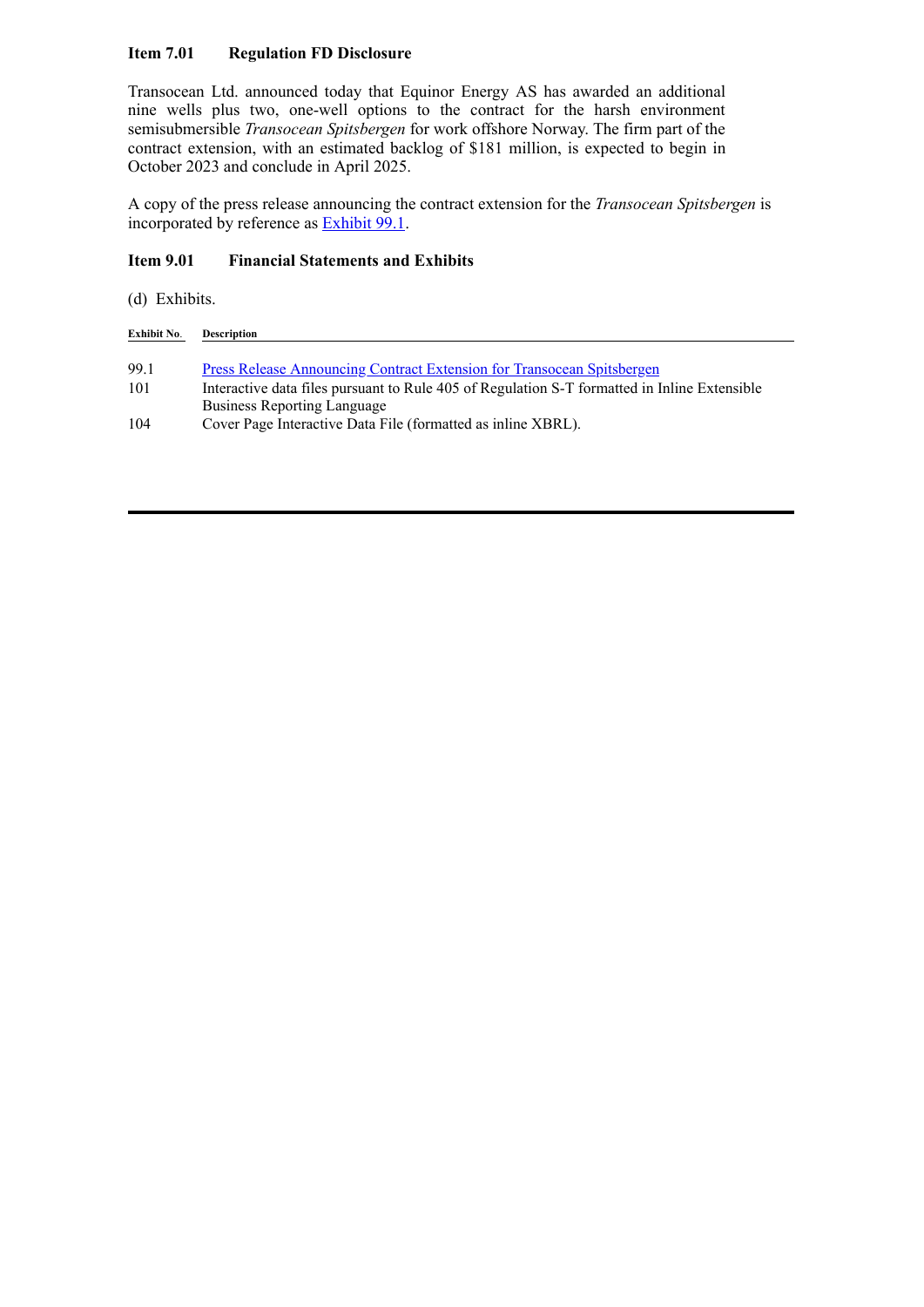#### **SIGNATURES**

Pursuant to the requirements of the Securities Exchange Act of 1934, the Registrant has duly caused this report to be signed on its behalf by the undersigned hereunto duly authorized.

## TRANSOCEAN LTD.

Date: June 6, 2022 By:/s/ Daniel Ro-Trock

Daniel Ro-Trock Authorized Person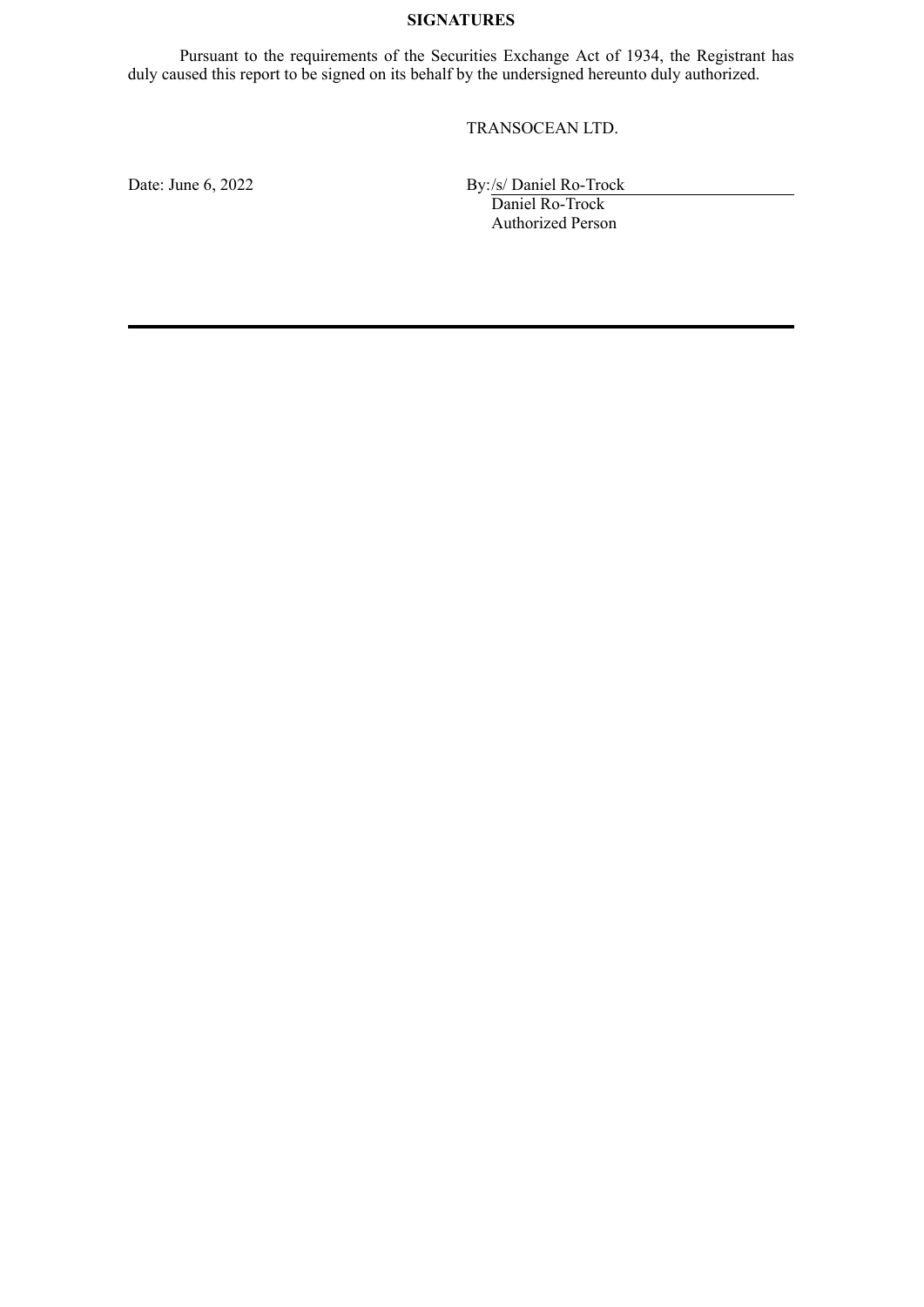<span id="page-3-0"></span>

# **Transocean Ltd. Announces \$181 Million Contract Extension for Harsh Environment Semisubmersible** *Transocean Spitsbergen*

STEINHAUSEN, Switzerland—June 6, 2022–Transocean Ltd. (NYSE: RIG) announced today that Equinor Energy AS has awarded an additional nine wells plus two, one-well options to the contract for the harsh environment semisubmersible *Transocean Spitsbergen* for work offshore Norway*.* The firm part of the contract extension, with an estimated backlog of \$181 million, is expected to begin in October 2023 and conclude in April 2025.

The estimated firm backlog excludes revenue associated with performance incentives, additional services, and option periods provided for in the contract.

#### **About Transocean**

Transocean is a leading international provider of offshore contract drilling services for oil and gas wells. The company specializes in technically demanding sectors of the global offshore drilling business with a particular focus on deepwater and harsh environment drilling services, and believes that it operates the highest specification floating offshore drilling fleet in the world.

Transocean owns or has partial ownership interests in, and operates a fleet of 37 mobile offshore drilling units, consisting of 27 ultra-deepwater floaters and 10 harsh environment floaters. In addition, Transocean is constructing two ultra-deepwater drillships.

For more information about Transocean, please visit: www.deepwater.com.

#### **Forward-Looking Statements**

The statements described herein that are not historical facts are forward-looking statements within the meaning of Section 27A of the Securities Act of 1933, as amended, and Section 21E of the Securities Exchange Act of 1934, as amended. These statements could contain words such as "possible," "intend," "will," "if," "expect," or other similar expressions. Forward-looking statements are based on management's current expectations and assumptions, and are subject to inherent uncertainties, risks and changes in circumstances that are difficult to predict. As a result, actual results could differ materially from those indicated in these forward-looking statements. Factors that could cause actual results to differ materially include, but are not limited to, estimated duration of customer contracts, contract dayrate amounts, future contract commencement dates and locations, planned shipyard projects and other out-of-service time, sales of drilling units, timing of the company's newbuild deliveries, operating hazards and delays, risks associated with international operations, actions by customers and other third parties, the fluctuation of current and future prices of oil and gas, the global and regional supply and demand for oil and gas, the intention to scrap certain drilling rigs, the success of our business following prior acquisitions, the effects of the spread of and mitigation efforts by governments, businesses and individuals related to contagious illnesses, such as COVID-19, and other factors, including those and other risks discussed in the company's most recent Annual Report on Form 10-K for the year ended December 31, 2021, and in the company's other filings with the SEC, which are available free of charge on the SEC's website at: www.sec.gov. Should one or more of these risks or uncertainties materialize (or the other consequences of such a